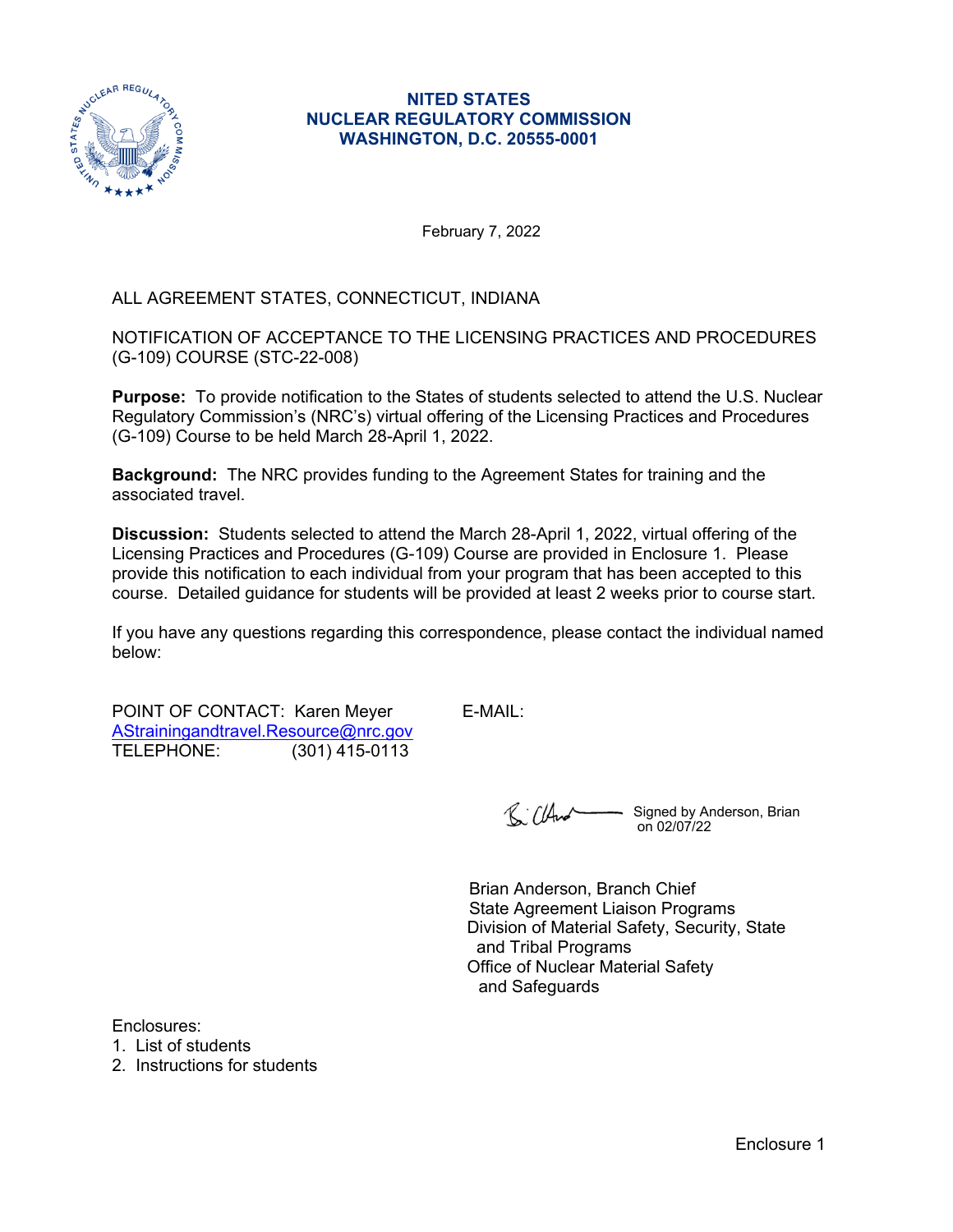#### **LICENSING PRACTICES AND PROCEDURES (G-109)**

March 28-April 1, 2022 Virtually

| <b>PARTICIPANT</b>     | STATE                  |  |  |
|------------------------|------------------------|--|--|
| Thomas McCarthy        | ARIZONA                |  |  |
| Kirsten Davies         | <b>CONNECTICUT</b>     |  |  |
| Chris Christensen      | IOWA                   |  |  |
| Amber Schmidt          | KANSAS                 |  |  |
| <b>Ashley Marshall</b> | <b>KENTUCKY</b>        |  |  |
| Hannah Jones           | LOUISIANA              |  |  |
| David Fabricante       | <b>MARYI AND</b>       |  |  |
| <b>Michael Gries</b>   | NEBRASKA               |  |  |
| <b>Brittany Goeman</b> | <b>NEW JERSEY</b>      |  |  |
| <b>Sam Oberlies</b>    | <b>NEVADA</b>          |  |  |
| Sarah Bajwa            | <b>NEW YORK (City)</b> |  |  |
| Alexander Hamm         | <b>RHODE ISLAND</b>    |  |  |
| <b>Matthew Torrico</b> | TENNESSEE              |  |  |
| Larry Kellum           | UTAH                   |  |  |
| Jasmin Hernandez       | <b>WASHINGTON</b>      |  |  |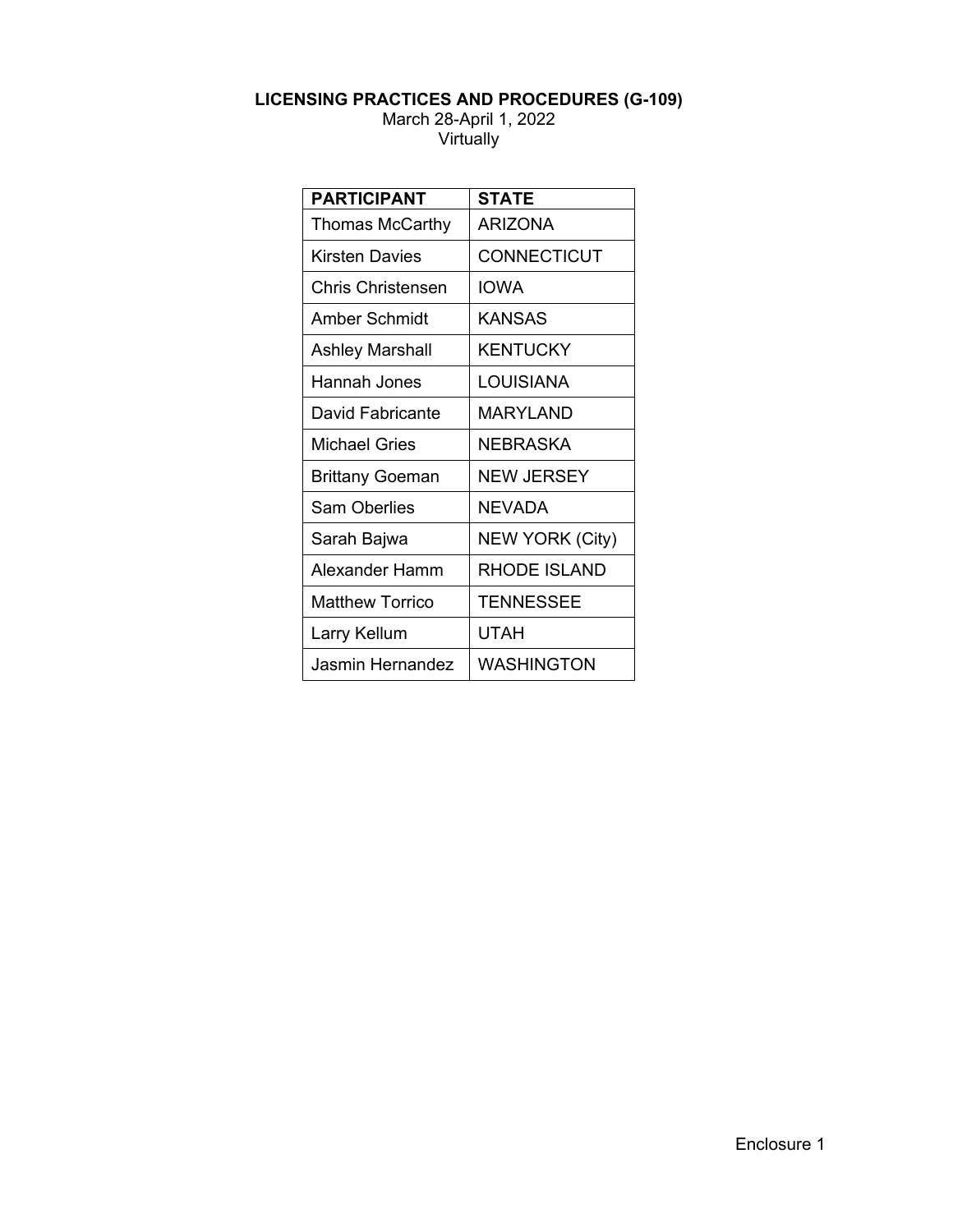## **INSTRUCTIONS TO STUDENTS**

**ACCEPTANCE:** Individuals listed in Enclosure 1 have been accepted for participation in the virtual offering of the Licensing Practices and Procedures (G-109). This course is scheduled to be presented March 28-April 1, 2022, provided by instructors from NRC Headquarters and the NRC Regional Offices.

**COURSE:** The course begins at 9:00 a.m. EDT on Monday, March 28th, and ends at approximately 2:00 p.m. EDT on Friday, April 1st.

All course materials will be located on a course website in the NRC's [Collaborative Learning](https://nrc.usalearning.net/login/index.php)  [Environment](https://nrc.usalearning.net/login/index.php) (CLE). Students will be notified when the course materials are posted in the CLE and given instructions on how to access them at that time.

Course lectures will be delivered using MS Teams. Students will need a computer with a dependable internet connection (and preferably Chrome as your browser). Students will also need a speakerphone, a webcam, or a headset with a mic in order to hear and communicate with the instructors. Prior to the course, students will receive an email with a link to the MS Teams meeting.

Further instructions, including course schedule, will be provided via email to selected students.

Specific questions about the course can be sent directly to the NRC's Course Manager, Carmen Dykes [\(Carmen.Dykes@nrc.gov](mailto:Carmen.Dykes@nrc.gov)).